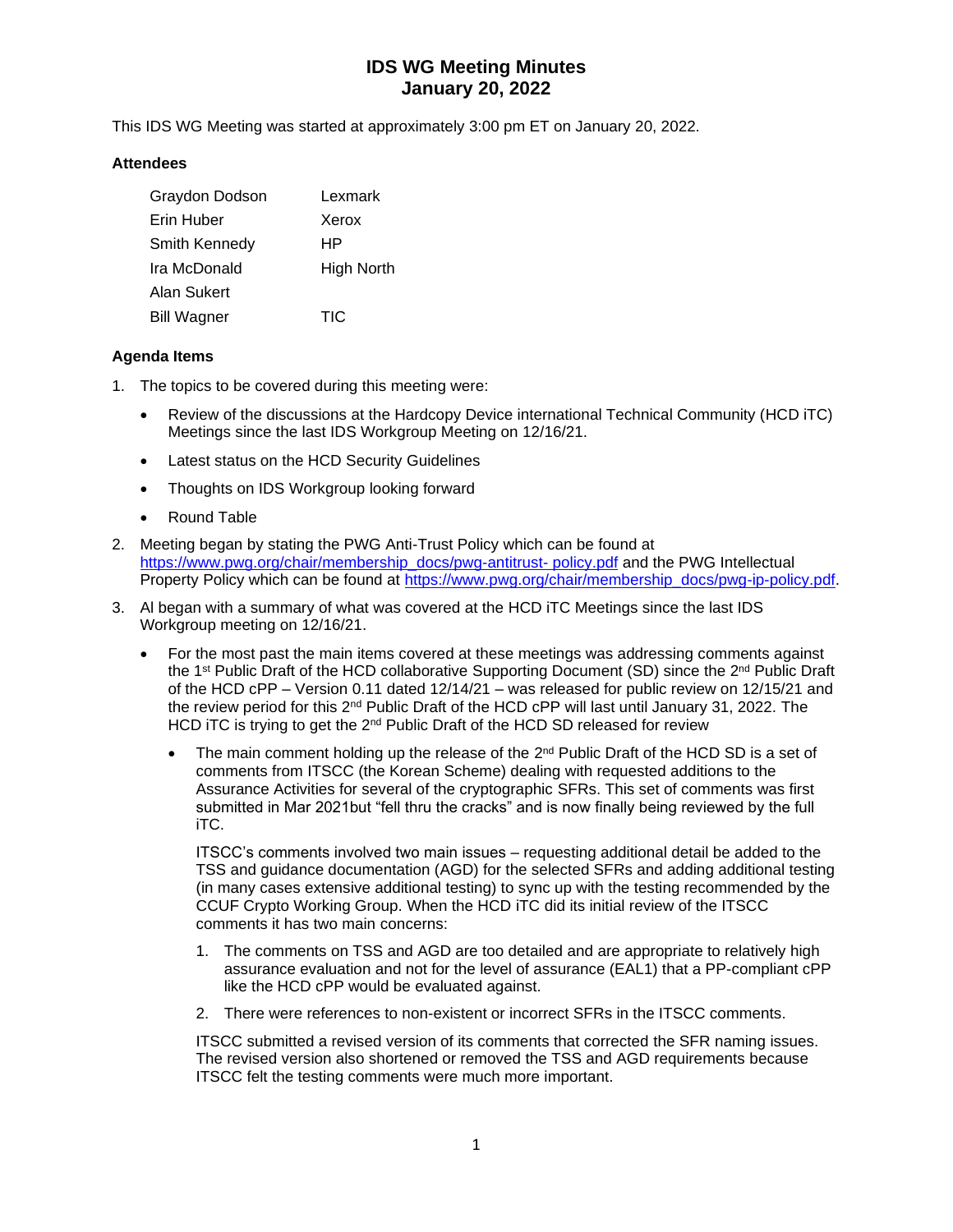## **IDS WG Meeting Minutes January 20, 2022**

We went through the proposed ITSCC tests for each SFR at the meeting and the general consensus was that in most cases the requested testing was extensive and would be difficult to do. Ira brought up the point that it was a lot to ask at this point in the timeline of the documents, but Al said that since the iTC was partly to blame for not addressing the comments in Mar 2021 when they were first submitted, we may have to live with them.

Al indicated that the HCD iTC will be reviewing the updated proposal at the next iTC meeting on 1/24/22.

• Al then reviewed a comment that the HCD iTC's Hardware-anchored Integrity Verification Subgroup reviewed concerning Roots of Trust (RoTs) implemented in mutable code. The current requirement in the Secure Boot SFR states that "The TSF shall contain one or more chains of trust with each chain of trust anchored in a Root of Trust that is implemented in immutable code". A comment against the 1st Public Draft of the HCD cPP was made that the HCD cPP needed to consider RoTs that are implemented in mutable code also because some vendors might implement such RoTs.

The Subgroup did a quick polling of members and found that the vendors represented all implemented their RoTs in immutable code. The subgroup looked at a couple of options – leave the requirement as is (i.e., do nothing); try to address the case of RoTs implemented in both mutable and immutable code in the Final Draft of the HCD cPP or essentially "punt" this comment into a Parking Lot to be looked at for implementation in a later version of the HCD cPP after Version 1.0.

After looking at what would have to be done to try to revise the Secure Boot SFR to address RoTs implemented in both mutable and immutable code, the Subgroup agreed that the changes would be too large to be made at this point in the process since we are going into a Final Draft. However, since there might be some validity to the comment the Subgroup agreed to the third option – defer the comment and put it in the Parking Lot to be implemented post-Version 1.0.

• Al then reviewed the latest status of the "Cryptographic Erase" issue that had been discussed at the 10/28/21 IDS Workgroup meeting (see the minutes from the 12/16/21 IDS WG Meeting for the background of this issue).

The Cryptographic Erase Subgroup put together the final version of the FPT\_WIPE\_EXT SFR and corresponding Assurance Activities that is to be proposed to the full HCD iTC and sent it to the Japanese and Korean Schemes for their buy-in. So far, neither Scheme has indicated any issues with the new SFR/Assurance Activities that will replace FDP\_RIP.1/PURGE. The plan is to present the new SFR to the HCD iTC as soon as possible. However, before that will occur the final version is undergoing one last review by the Subgroup which is to be completed via email by Friday 1/21/22.

• Finally, Al did a quick review of the HCD iTC schedule. The HCD cPP is essential on schedule but the likelihood is that the 2<sup>nd</sup> Public Draft of the HCD SD will go out the end of January so it will be about 6 weeks behind the HCD cPP. Based on that, Al's best guess is that the HCD cPP and HCD SD will likely get published some time in June 2022.

Given that the HCD iTC was formed in Feb 2020, that would put the publishing on Version 1.0 some 28 months after the iTC was formed. Considering the 2600 PPs took 5+ years to be developed and the HCD PP 3+ (almost 4) years to be developed, getting the HCD cPP/SD in 28 months would not be bad at all.

- 4. Ira then gave a quick status of the HCD Security Guidelines. He is working om a "working draft" but does not have a date when it will be ready for review. Ira did have a couple of important items regarding TLS that.he thought would be of interest:
	- A "best practices" document for TLS 1.3 is being sent to IETF for final processing
	- Use of OCSP is being "discouraged" but not deprecated because browsers and servers are not using it. Al indicated that could have negative implications to the HCD cPP because the X.509 Certificate Verification SFR requires the use of either OCSP or CRL and a lot of vendors are